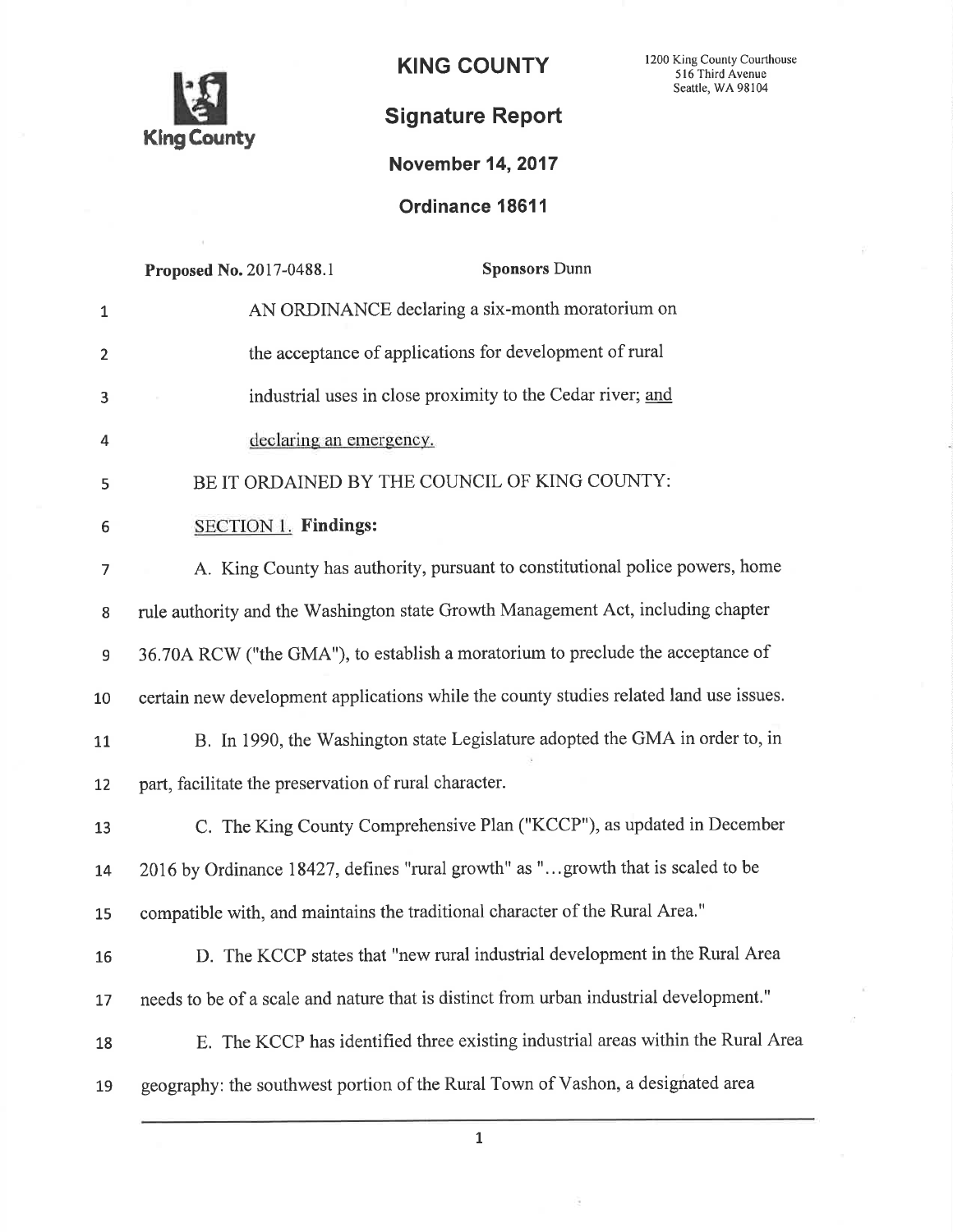Ordinance 18611

adjacent to the Rural Neighborhood Commercial Center of Preston, and an areazoned 21 Industrial located along SR-169 on lands that have been used for industrial purposes and 22 had a designation as a King County Historic site. 2g F. The properties along SR-169 thalare zoned Industrial are in close proximity, and in one case within the shoreline jurisdiction of, the Cedar river. 25 G. The Cedar river is located in Water Resource Inventory Area 8, the Cedar-Sammamish Watershed. The upper part of the Cedar river is the source for drinking water for the 1.4 million people in the greater Seattle area, and the Cedar river provides 2g aquatic habitat for chinook salmon, coho salmon, sockeye salmon, kokanee, winter steelhead, bull trout and coastal cutthroat. H. Residential properties surrounding these industrial parcels rely on groundwater for potable water sources. I. King County has received notice that property owners seek to locate industrial uses in close proximity to the Cedar river. The permitted uses within the Industrial zone in close proximity to the Cedar river and along SR-169 have not recently been reviewed within the context of the impacts on drinking water supply and aquatic habitat for 36 endangered salmonid species. J. In accordance with KCCP policy R-515, existing industrial uses along SR-169 shall be zoned rural residential but may continue if they qualify as legal, nonconforming uses. K. There is interest in reviewing King County's adopted zoningregulations to 4r ensure that they sufficiently address the impacts of the allowed Industrial zone uses on the surrounding environment, adjacent communities and the local road network'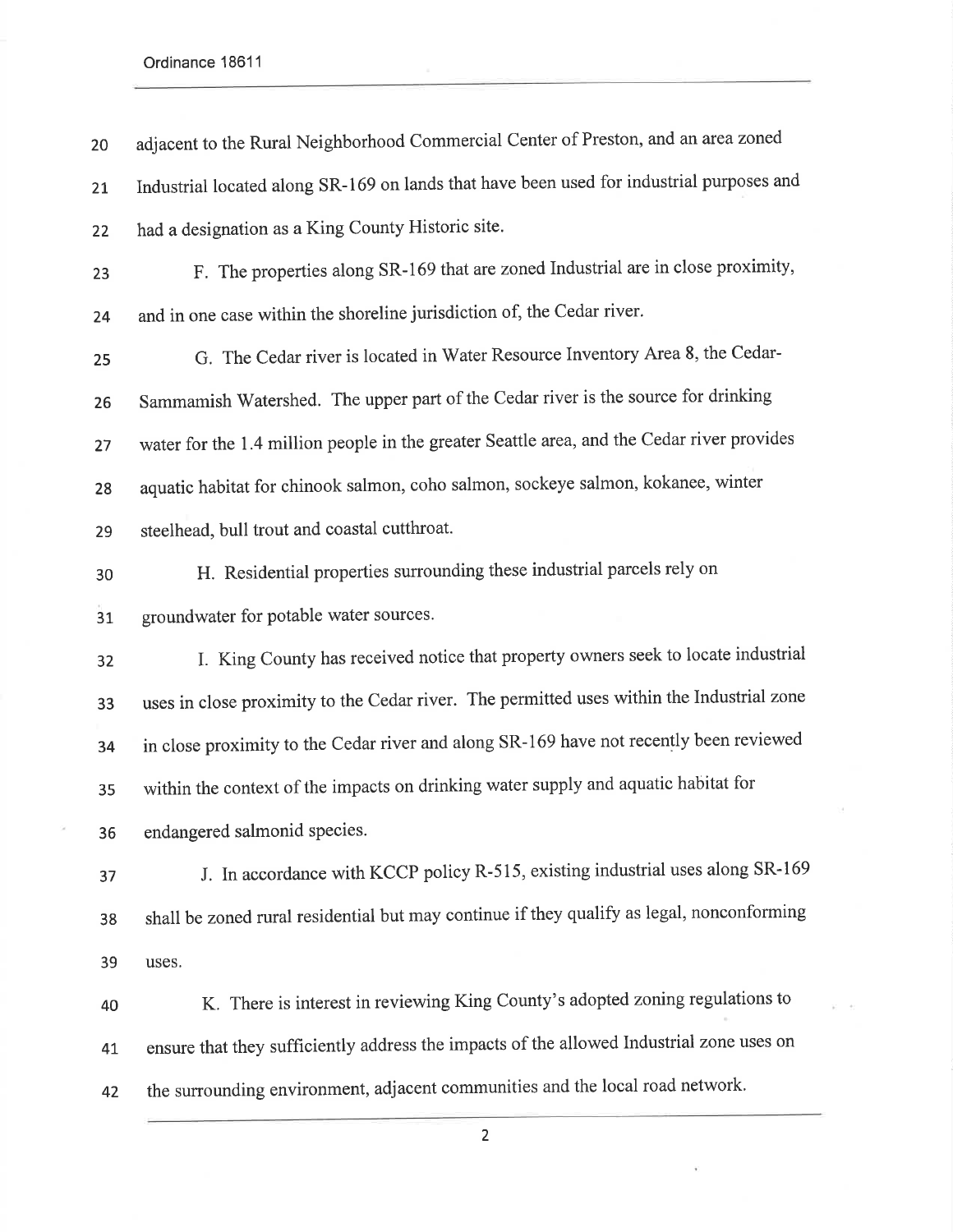Ordinance 18611

| 43 | L. King County is interested in reviewing industrial uses in this area and                  |
|----|---------------------------------------------------------------------------------------------|
| 44 | associated development regulations to determine if they are compatible with surrounding     |
| 45 | communities, impacts on groundwater quality, potable water supplies, and aquatic habitat    |
| 46 | for endangered salmonid species.                                                            |
| 47 | M. It is in the public interest that any zoning and development regulations are             |
| 48 | consistent with the KCCP, the Shoreline Management Act and the GMA.                         |
| 49 | N. It is in the public interest to establish a moratorium on acceptance of                  |
| 50 | applications for development of rural industrial uses in close proximity to the Cedar river |
| 51 | for a six-month period in order to investigate whether additional regulation is necessary.  |
| 52 | O. It is necessary that this ordinance go into effect immediately in order to avoid         |
| 53 | a rush of applications for new development on isolated industrial zoned parcels.            |
| 54 | SECTION 2. For the purposes of this ordinance, "rural industrial uses in close              |
| 55 | proximity to the Cedar river" means those parcels outside of the urban growth boundary      |
| 56 | that are zoned Industrial and are within one quarter mile of the ordinary high water mark   |
| 57 | of the Cedar river.                                                                         |
| 58 | SECTION 3. A. A six-month moratorium commencing upon the effective date                     |
| 59 | of this ordinance is declared prohibiting King County from accepting applications for       |
| 60 | development of rural industrial uses in close proximity to the Cedar river, and prohibiting |
| 61 | the location, establishment or expansion of any rural industrial uses in close proximity to |
| 62 | the Cedar river. No building permit, occupancy permit, public health approval or            |
| 63 | development permit or approval of any kind shall be accepted or issued for any of the       |
| 64 | purposes or activities prohibited by this section. Any applications for land use approvals  |

٩,

or other permits that are accepted as a result of error or by use of vague or deceptive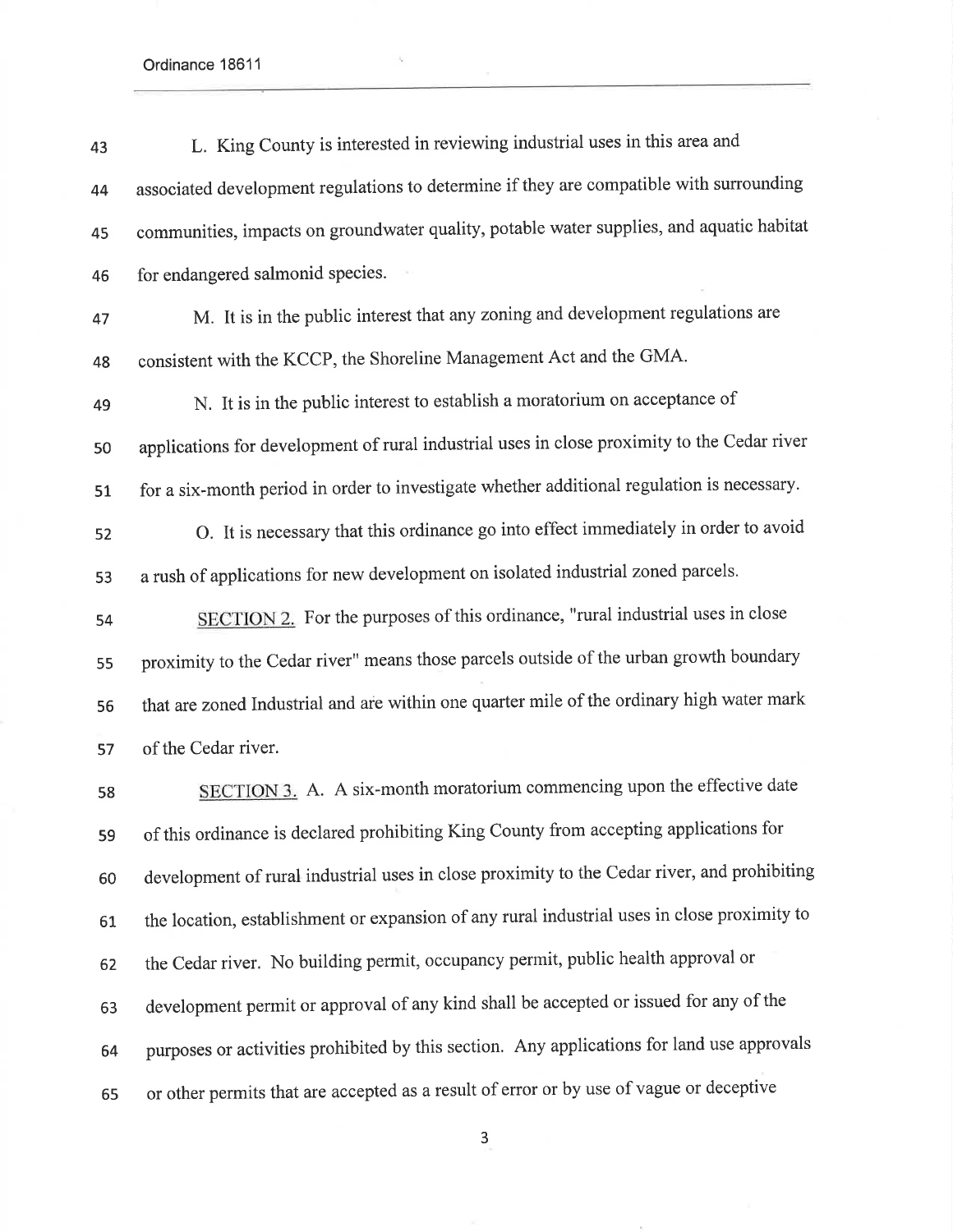$\frac{1}{2}$ 

| B. During the moratorium, the executive shall study the rural industrial uses                |
|----------------------------------------------------------------------------------------------|
|                                                                                              |
| permitted in close proximity to the Cedar river, and:                                        |
| 1. Identify all parcels that meet the criteria for rural industrial uses in close            |
| proximity to the Cedar river in unincorporated King County. Individual parcel                |
| information shall include, at a minimum: parcel number, acreage; land use designation;       |
| any associated development conditions; current owner; currently known property use and       |
| any pertinent historical property uses; and a map of the parcel and surrounding area land    |
| use designation and zoning;                                                                  |
| 2. Evaluation of whether the land use designation and zoning for identified rural            |
| industrial land use parcels is still appropriate and consistent with applicable laws,        |
| regulations and adopted policies and adequately addresses the impacts and concerns           |
| identified in section 1 of this ordinance;                                                   |
| 3. Evaluation of whether the permitted uses in the Industrial zone adequately                |
| address the impacts and concerns identified in section 1 of this ordinance; and              |
| 4. Identification of development regulation or map changes, or both, that would              |
| address the impacts and concerns identified in section 1 of this ordinance.                  |
| C. The executive shall transmit the results of its study, and a proposed ordinance           |
| with any recommended development regulation or map changes, or both, to the council          |
| within three months after the effective date of this ordinance, in the form of a paper       |
| original and an electronic copy with the clerk of the council, who shall retain the original |
| and provide an electronic copy to all councilmembers, the council chief of staff, the        |
| policy staff director and the lead staff for the transportation, economy and environment     |
|                                                                                              |